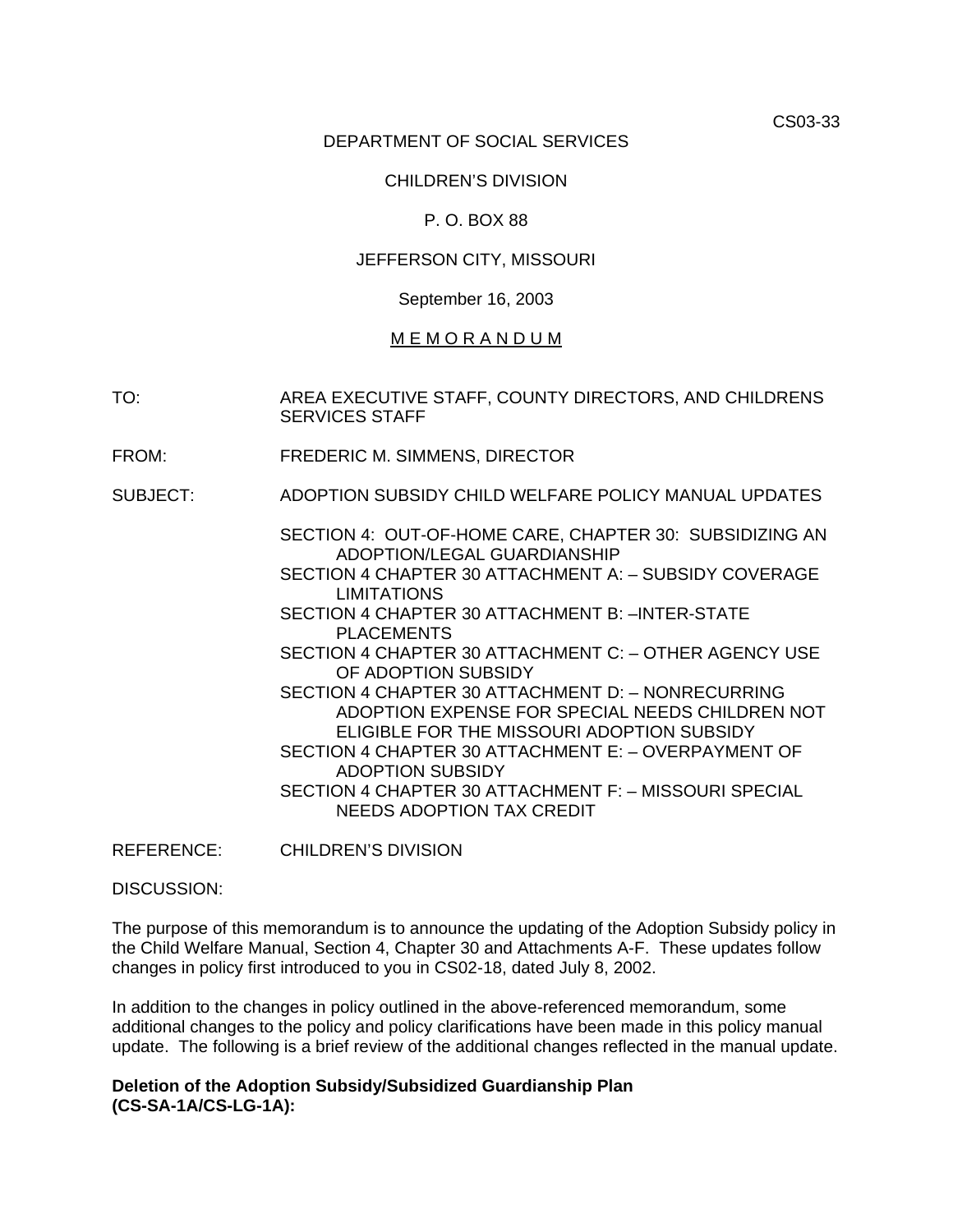Effective with this memorandum, the Adoption Subsidy/Subsidized Guardianship Plan is no longer a required form to complete when developing a subsidy with either adoptive or kinship families. This plan has been a source of confusion for families when future services were needed, with the family believing that services discussed in this plan were approved for any future need. Staff is to review with the family the anticipated future needs of the child in order to prepare the family for what lies ahead. These needs are to be documented in the subsidy file's narrative section. The family is to be made aware that although future services are being discussed, these services may or may not be available to them at the time of their request. Only those services available in policy at the time of the request may be approved if supportive documentation is present.

# **Reimbursement for Services Paid Using a CS-65:**

Any time a CS-65 is used to reimburse services approved on a subsidy agreement, whether entered locally or by Central Office, it is required that a copy of the subsidy attachment with the approved service and the receipt be attached to the CS-65 prior to entry. If the service being requested for reimbursement is not on an approved subsidy attachment, the service will not be reimbursed.

## **Other Changes to Look for in the Manual:**

- Orthodontics: Specific guidelines for approving orthodontics when they are medically necessary and no Medicaid provider is available (Section 4, Chapter 30, Attachment A, Basic Subsidy Limitations C. Medical and Dental Care.)
- Changing Fund Codes and Placement Types: Instructions regarding the timing for changing the fund code and placement type in an adoption subsidy case are located in Section 4, Chapter 30.4.I General Policy.
- Day Treatment: Considerations for Day Treatment exceptions is available in Section 4, Chapter 30, Attachment A, Additional Services C., #16.
- Home Schooling past age 18: Considerations for funding subsidy past age 18 for children being home schooled is located in Section 4, Chapter 30, Attachment A, Additional Services H.
- Nonrecurring Expenses: Requirements for nonrecurring expenses such as legal fees and pre-placement visits are located in Section 4, Chapter 30, Attachment A, Basic Subsidy Limitations, E.
- Appeals: Additional, clarifying information regarding the appeal process is located in Section 4, Chapter 30.12 .1 Appeals.
- Legal Fees: Attorney fees and limitations are defined for adoptions. These are located in Section 4, Chapter 30, Attachment A, Basic Subsidy Limitations, E.
- Guardianships: A copy of the court order giving the Children's Division, DYS, DMH or the private agency custody, as well as the guardianship order, must be included in the subsidy paperwork to ensure the child meets the eligibility guidelines.

## **NECESSARY ACTION:**

1. Share this memorandum with all Children's Division staff.